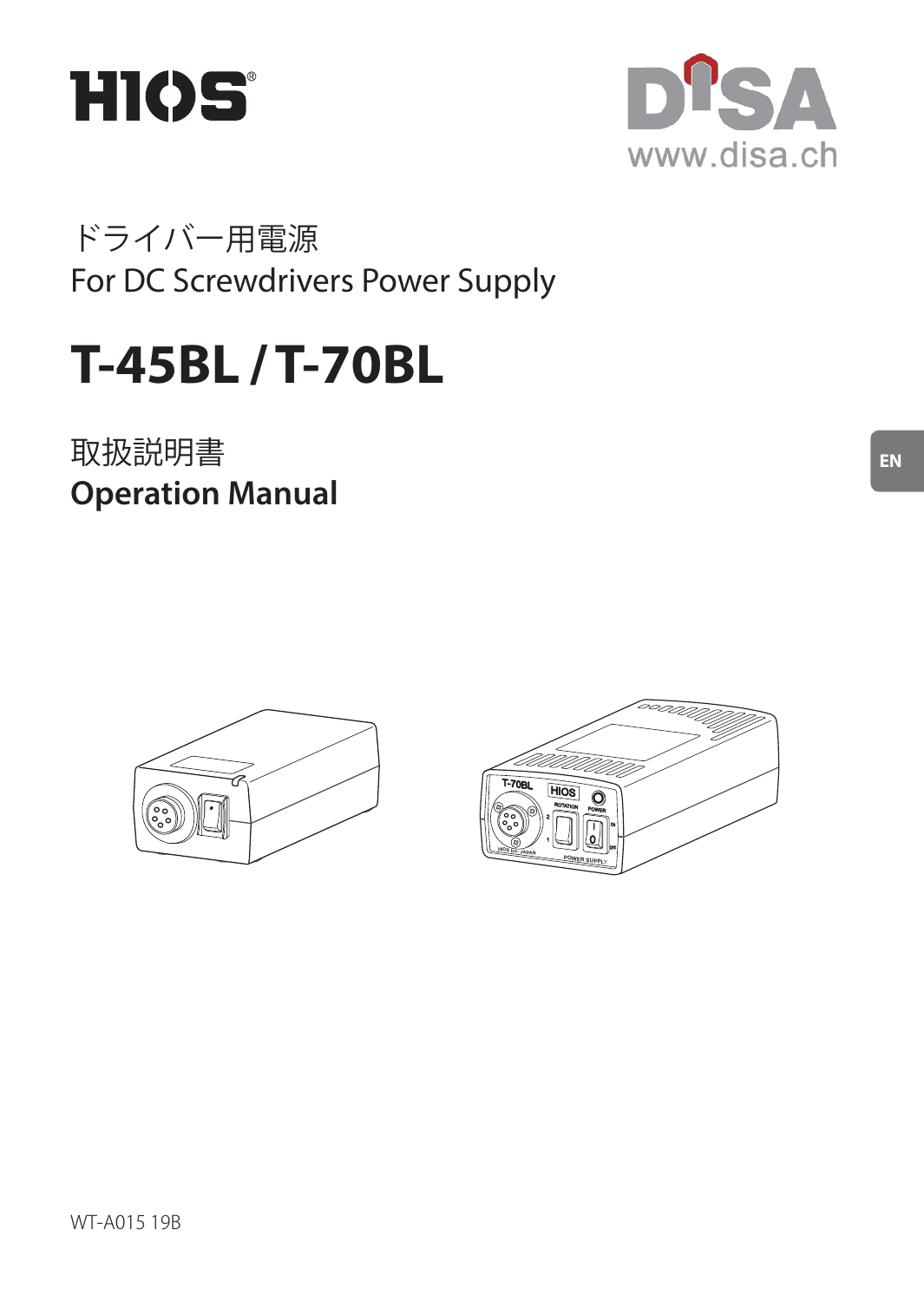Before using this machine, read this section and follow the instructions to properly use this machine.

#### **Installation**

- The unit should be used in a temperature and humidity-controlled room. Keep the unit away from a place with poor ventilation, in dust or metal pieces.
- ◦Do not place any objects on the unit.
- The place to install the unit should be vibration-free and the unit should be securely fixed. If the unit is installed on the wall or on a high place, make sure to use the attached Mounting Bracket to fix it securely.
- ◦Do not install the unit close to high voltage equipments.

#### **Handling**

- ◦Install a leakage breaker and safety breaker on the input power source and connect the ground to use the unit.
- Connect to a power source of the specified voltage.
- ◦Do not use with other drivers or devices except the models listed in this operation manual.
- If the protection circuit works due to overheat, stop operation immediately, pull the power plug from the outlet and send it back to your HIOS distributor for repair.
- The unit may automatically stop in use when the protection circuit works due to overcurrent, etc. Turn off the power switch once and turn it on in 5 seconds for restart.

If the unit stops while in screw fastening, make sure to check the torque of the fastened screw.

- ◦Do not disassemble or modify the unit.
- Do not drop the power Supply or subject it to violent impact.
- ◦Do not drag the unit by its driver cord or AC cord. Keep the cords away from foreign objects, oil or something sharp.
- ◦Make sure to grasp the plug section to disconnect the AC cord from the outlet.
- Turn the unit off and disconnect the AC cord from the outlet when the unit is not in use.
- ◦IMPORTANT SAFETY INSTRUCTIONS-SAVE THESE INSTRUCTIONS.
- ◦DANGER-TO REDUCE THE RISK OF FIRE OR ELECTRIC SHOCK. CAREFULLY FOLLOW THESE **INSTRUCTIONS**

#### **Selection of Power Supply Cord:**

Use in U.S.A. - Use UL Listed detachable power supply cord, No.18AWG,3 conductors, flexible cord, rated 10A, VW-1, 80°C, minimum 1.8 m, maximum 3 m long. Provided with a molded-on, non-polarized attachment plug with a 15A, 125V (NEMA5-15P) or 15A, 250 V (NEMA 6-15P) configuration and a molded-on connector which mates with the Power Inlet.

The following flexible cord type may be used: S, SE, SO, SP-3, SPT-3, ST,STO, SJ, SJE, SJO, SJT, SJTO, SP-2, SPE-2, SPT-2, SV, SVE, SVT.

Use in countries other than U.S.A. - Use IEC60227 certified PVC flexible power supply cord, marked H03VVF or H05VVF, 3C x 0.75 mm<sup>2</sup>, rated min. 10A, 250V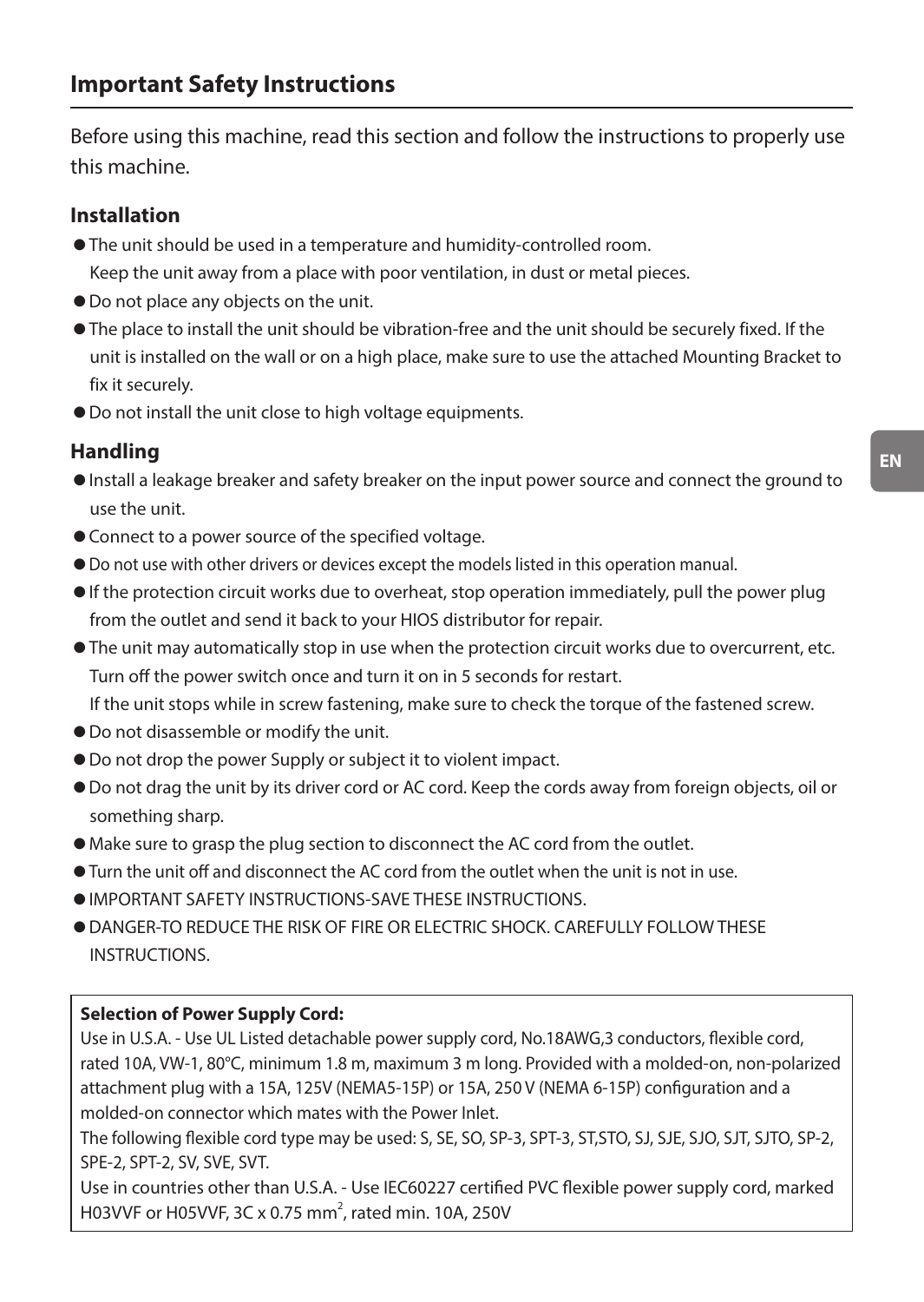## **Accessories**



## **Parts and Their Functions**



- **1** Power Indicator: Lights up when the power switch is turned ON.
- **2** Connector for the Screwdriver: Connect the screwdriver cord.
- 3 **DC Output Switch:** 2 (HI: DC30V)/ 1 (LOW: DC20V)
- 4 **Power Switch:** Turns the power ON or OFF.
- **E** Connector for AC Cord: Connect the power cord.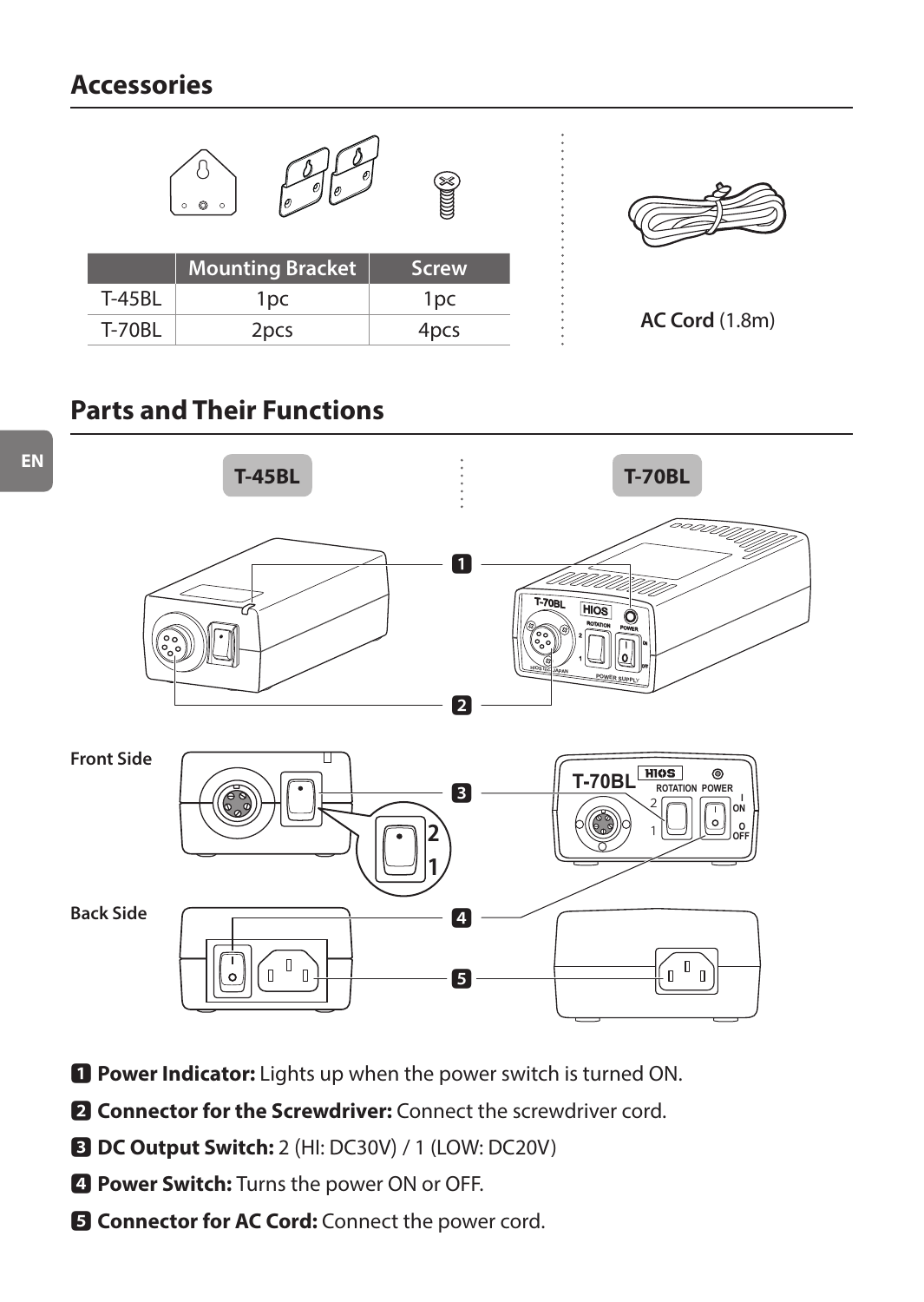### **T-45BL**

| Series           | Model                                                                      |  |
|------------------|----------------------------------------------------------------------------|--|
| $RI G-RC2$       | BLG-4000BC2/BLG-4000BC2-LT/BLG-5000BC2/BLG-5000BC2-15*/<br>BLG-5000BC2-HT* |  |
| BIG-BC1          | BLG-4000BC1/BLG-5000BC1/BLG-5000BC1-15*/BLG-5000BC1-HT*                    |  |
| <b>BIG-7FRO1</b> | BLG-4000ZERO1/BLG-5000ZERO1/BLG-5000ZERO1-15*/<br>BLG-50007FRO1-HT*        |  |
| RIG              | BLG-4000/BLG-5000/BLG-5000-15*/BLG-5000-HT*                                |  |
| BL               | BL-2000/BL-3000/BL-5000/BL-5000-15*/BL-5020*                               |  |

## **T-70BL**

| Series           | Model                                                                                                   |  |
|------------------|---------------------------------------------------------------------------------------------------------|--|
| $RI G-RC2$       | BLG-4000BC2/BLG-4000BC2-LT/BLG-5000BC2/BLG-5000BC2-15*/<br>BLG-5000BC2-18*/BLG-5000BC2-HT*/BLG-7000BC2* |  |
| BIG-BC1          | BLG-4000BC1/BLG-5000BC1/BLG-5000BC1-15*/BLG-5000BC1-18*/<br>BLG-5000BC1-HT*                             |  |
| <b>BIG-7FRO1</b> | BLG-4000ZERO1/BLG-5000ZERO1/BLG-5000ZERO1-15*/<br>BLG-5000ZERO1-18*/BLG-5000ZERO1-HT*                   |  |
| RIG              | BLG-4000/BLG-5000/BLG-5000-15*/BLG-5000-18*/BLG-5000-HT*                                                |  |
| BL               | BL-2000/BL-3000/BL-5000/BL-5000-15*/BL-5020*/BL-7000/BL-7000HT                                          |  |

\* Use only 2(HI) power outlet with the \*models. These models may not perform properly on 1(LOW) power outlet.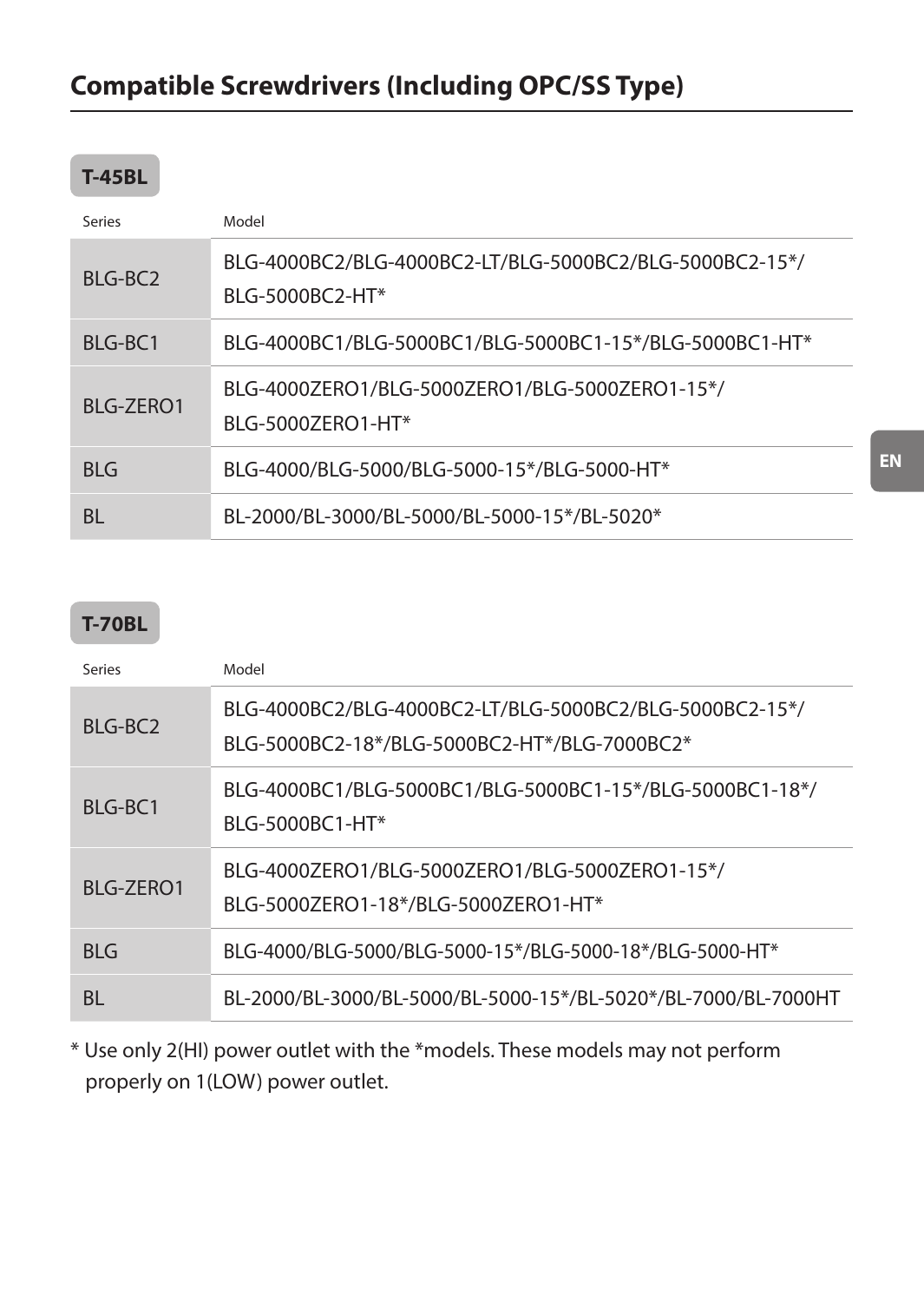## **Attach the Mounting Bracket**

Make sure to use the attached Mounting Bracket and the screw to fix the unit securely if you install it on the work table, the wall, etc.





**Example**